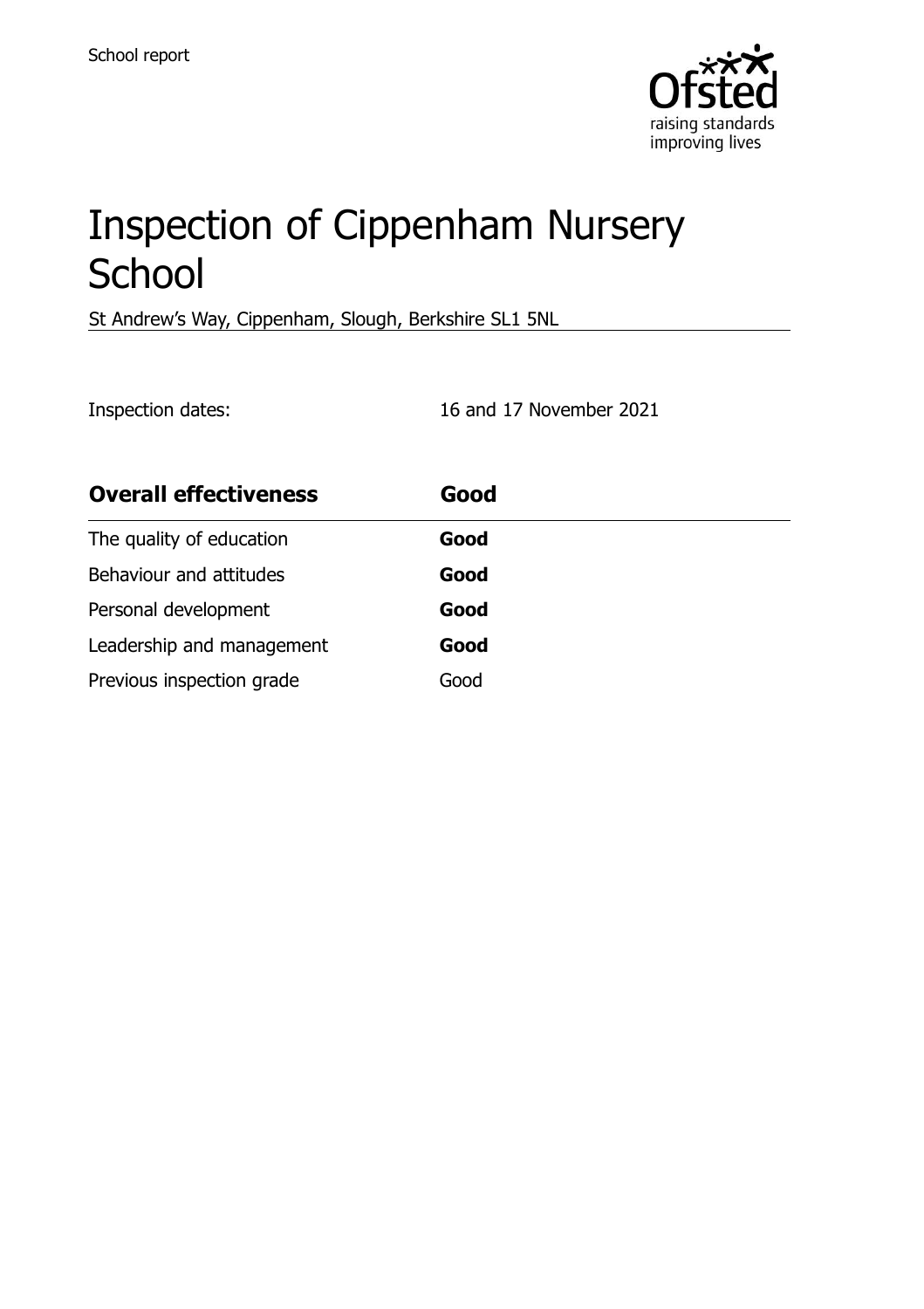

#### **What is it like to attend this school?**

Leaders' vision for children to be 'happy to be here, to play, learn, care, share and be themselves' is realised in day-to-day life in the nursery. Every day begins with a smile and a warm welcome. Everyone here wants the best for every child. They know children and their families well and form strong relationships with them. Parents and carers are very positive about their children's experiences in nursery. Many describe how their children come home full of what they have been learning.

Staff foster warm and nurturing relationships with children. This helps children to feel safe and 'at home' in the nursery. Children enjoy learning and are curious about what is happening all around them. They were particularly curious about what the inspectors were doing in the nursery! Children also like being active in the outdoor areas, such as the forest school.

Staff support children to be kind, caring and respectful of each other. They model this in the way that they respond to children. Children play happily with their friends and any minor disagreements are quickly sorted out. Staff are always on hand to help resolve any upsets and support children to share and take turns.

#### **What does the school do well and what does it need to do better?**

Leaders have planned a broad curriculum that helps children to make good progress and be ready for school. They are currently adjusting their curriculum to reflect changes in statutory guidance. Plans do not yet identify the detailed, small learning steps that build over time. As a result, sometimes staff do not focus activities sharply enough on the specific knowledge that children need to learn.

Staff give emphasis to developing children's speaking and listening skills. They model language and engage children well in conversations. They take time to listen to children and help them to express their views. Story times feature daily. Staff use these times well to introduce children to new vocabulary and texts. Children delight in joining in with familiar phrases and enjoy the anticipation of what comes next. Staff use puppets and other props to help children understand the sequence of events in stories.

Staff have a good understanding of how well children are doing. They use this knowledge to plan interesting activities. Staff adapt activities, such as role play, to take account of children's interests. This helps to sustain children's attention. During the inspection, some children were completely immersed in 'preparing smoothies' in their busy café. Staff also take every opportunity to develop children's understanding of number and shape.

Staff's good understanding of children enables them to identify any potential needs. Staff cater well for children who have special educational needs and/or disabilities (SEND). Children who are at an early stage of learning English benefit from extra group and individual support. However, during independent learning times, staff are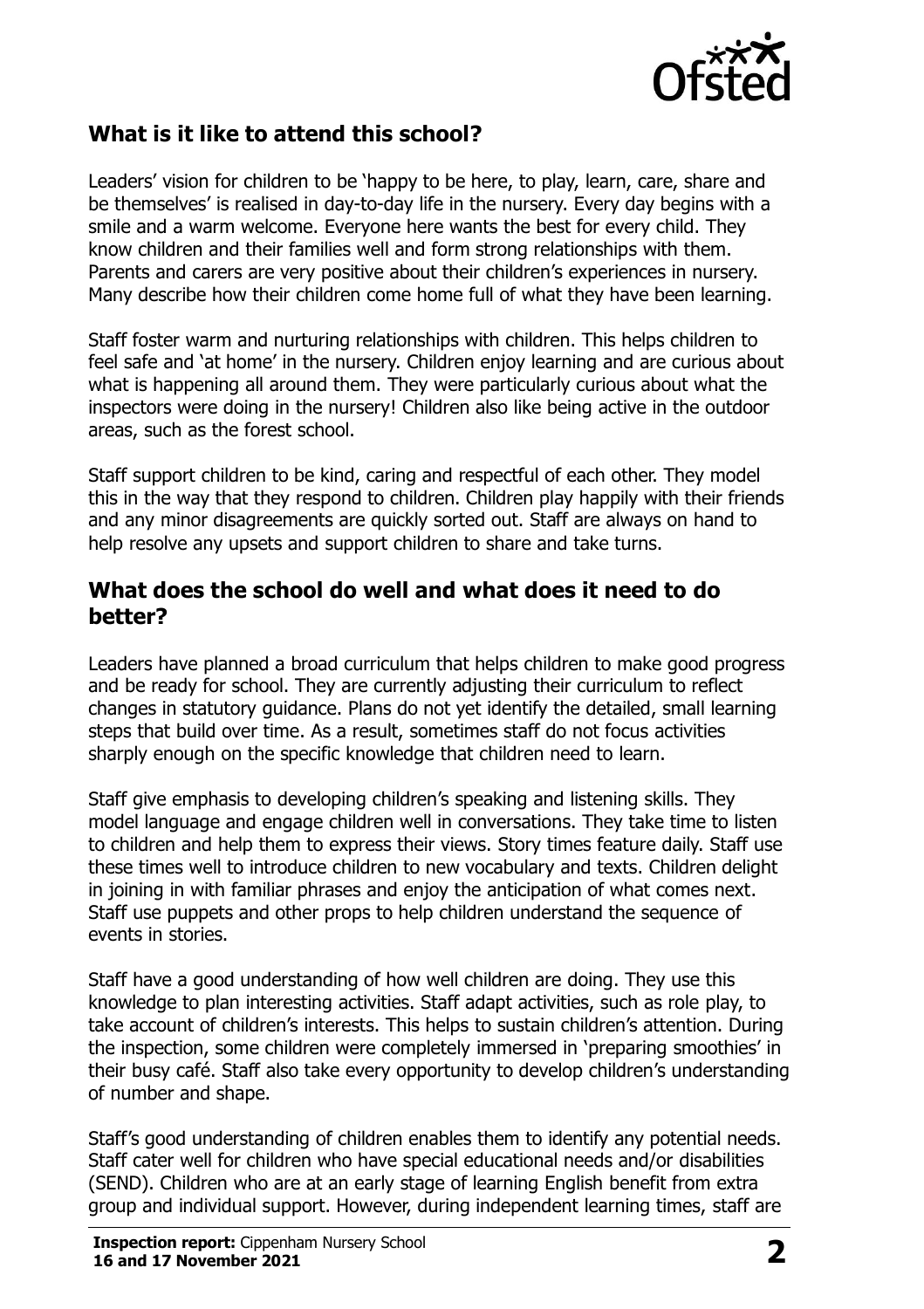

occasionally not responsive enough to the needs of a few children. As a result, some do not always engage fully with all that there is on offer.

Most children behave well and play harmoniously. Staff provide patient, kind care to the very few children who need extra help to manage their emotions. They support all children well to understand, manage and express their feelings.

Through stories, and celebrations such as Diwali and Eid, children learn about other cultures. Before the COVID-19 pandemic, the school organised visits to places further afield, including Burnham Beeches. These are currently on hold because of the pandemic. Leaders plan to get these going again as soon as they can.

Staff enjoy working at the nursery and feel a strong connection to the children and families. Despite this, some staff have been unsettled by recent changes. Some do not feel that leaders consider their workload or views.

Governors understand and fulfil their statutory responsibilities. They have a clear understanding and oversight of safeguarding procedures. Nevertheless, governors are not as knowledgeable about the quality of education. This limits their capacity to hold leaders to account.

### **Safeguarding**

The arrangements for safeguarding are effective.

Leaders manage recruitment processes well and records are clear and well organised. Staff understand their safeguarding responsibilities. They know children well and are quick to refer on concerns if they spot anything that is troublesome. Leaders hold regular discussions with the local authority's safeguarding team. When needed, they pass on their concerns and ensure that families get timely support. Leaders and staff place great emphasis on children's well-being and safety. They encourage and support children to 'have a voice' and share their feelings and any worries.

# **What does the school need to do to improve?**

#### **(Information for the school and appropriate authority)**

- Curriculum plans do not show how knowledge builds sequentially towards the school's curriculum goals. Consequently, staff sometimes plan activities that are not focused precisely enough on the component knowledge children need to learn. Leaders need to ensure that their plans show how knowledge builds cumulatively towards the school's curriculum goals. Leaders are currently reviewing their plans. For this reason, the transitional statement has been applied.
- During independent learning times, sometimes staff are not quick to notice when a few children are not engaging in activities. As a result, some children are not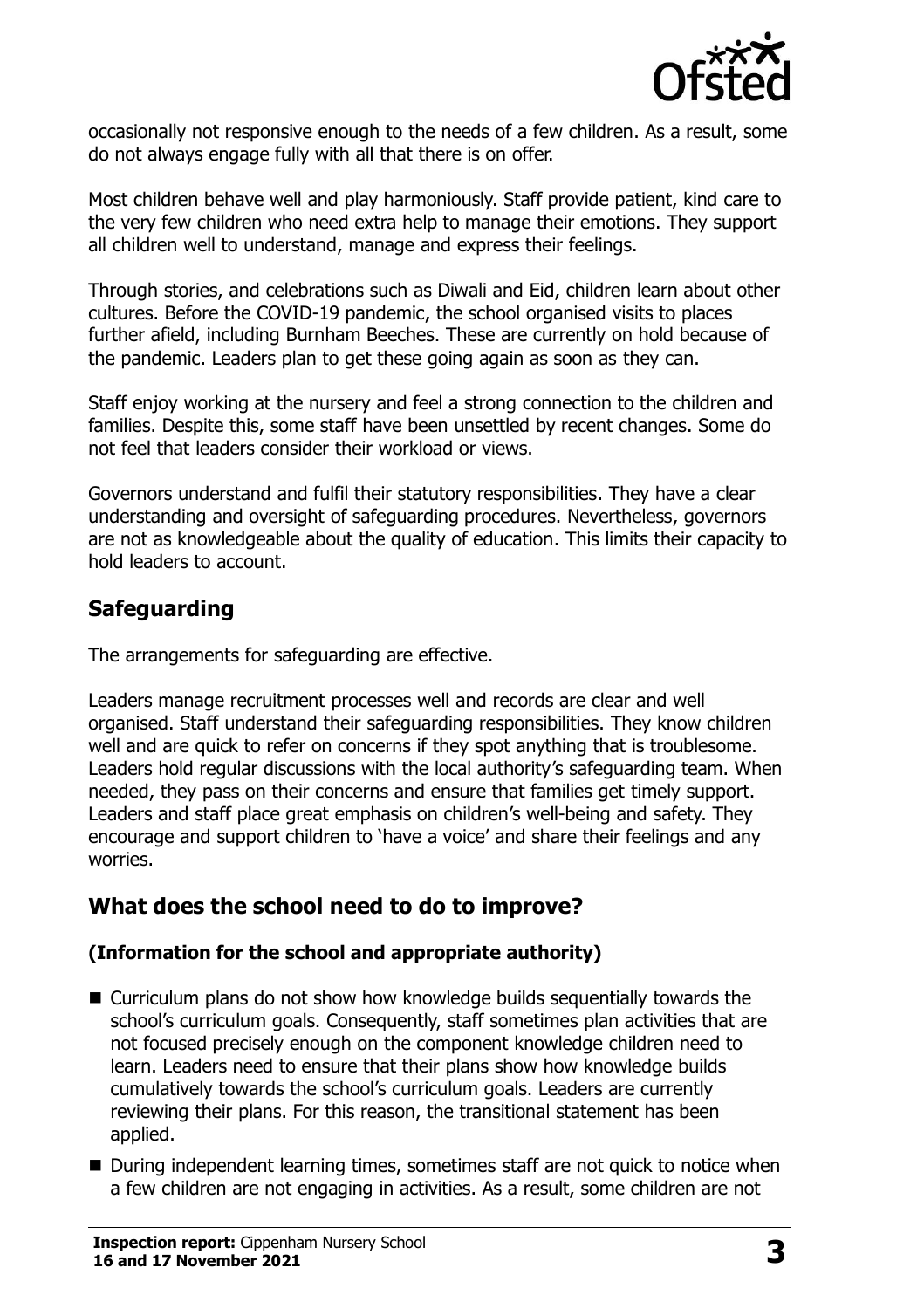

benefiting fully from what is on offer during these times. Leaders need to ensure that staff are more alert and responsive to all children during these times.

- Governors do not have an incisive understanding of the quality of education. Consequently, they do not have the knowledge they need to fully hold leaders to account. Governors need to strengthen this aspect of their work.
- Some staff are unsettled by recent changes and feel that leaders do not consider their views or workload. Leaders need to improve their engagement with staff and take steps to address these concerns.

### **How can I feed back my views?**

You can use [Ofsted Parent View](http://parentview.ofsted.gov.uk/) to give Ofsted your opinion on your child's school, or to find out what other parents and carers think. We use information from Ofsted Parent View when deciding which schools to inspect, when to inspect them and as part of their inspection.

The Department for Education has further quidance on how to complain about a school.

If you are the school and you are not happy with the inspection or the report, you can [complain to Ofsted.](http://www.gov.uk/complain-ofsted-report)

#### **Further information**

You can search for [published performance information](http://www.compare-school-performance.service.gov.uk/) about the school.

In the report, '[disadvantaged pupils](http://www.gov.uk/guidance/pupil-premium-information-for-schools-and-alternative-provision-settings)' refers to those pupils who attract government pupil premium funding: pupils claiming free school meals at any point in the last six years and pupils in care or who left care through adoption or another formal route.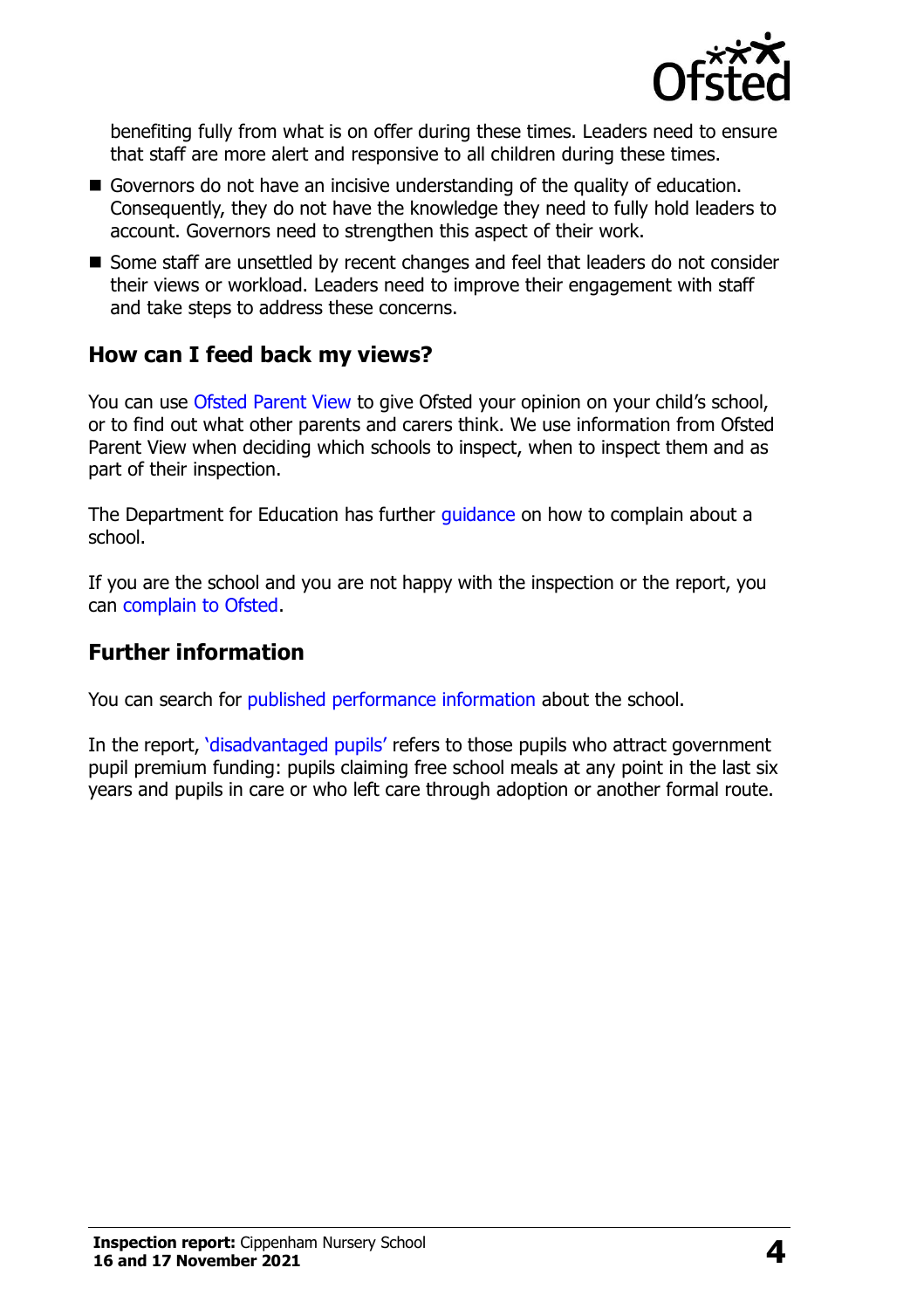

### **School details**

| Unique reference number             | 109762                                                              |
|-------------------------------------|---------------------------------------------------------------------|
| <b>Local authority</b>              | Slough                                                              |
| <b>Inspection number</b>            | 10200890                                                            |
| <b>Type of school</b>               | <b>Nursery</b>                                                      |
| <b>School category</b>              | Maintained                                                          |
| Age range of pupils                 | $3$ to 4                                                            |
| <b>Gender of pupils</b>             | Mixed                                                               |
| Number of pupils on the school roll | 114                                                                 |
| <b>Appropriate authority</b>        | The governing body                                                  |
| <b>Chair of governing body</b>      | Dion English                                                        |
| <b>Headteacher</b>                  | <b>Basia Dowling</b>                                                |
| Website                             | www.cippenhamnurseryschool.co.uk                                    |
| Date of previous inspection         | 9 October 2018, under section 8 of the<br><b>Education Act 2005</b> |

# **Information about this school**

- The nursery caters for three- to four-year-old children. Most children attend part time. Approximately a third of children attend full time. The majority of children join the nursery in the term following their third birthday.
- The school does not currently use any alternative provision.
- The current headteacher joined the school in January 2021.

# **Information about this inspection**

The inspectors carried out this inspection under section 5 of the Education Act 2005.

This was the first routine inspection the school received since the COVID-19 pandemic began. Inspectors discussed the impact of the pandemic with school leaders, and have taken that into account in their evaluation.

■ Inspectors carried out deep dives in the following subjects: personal, social and emotional development, communication and language, physical development and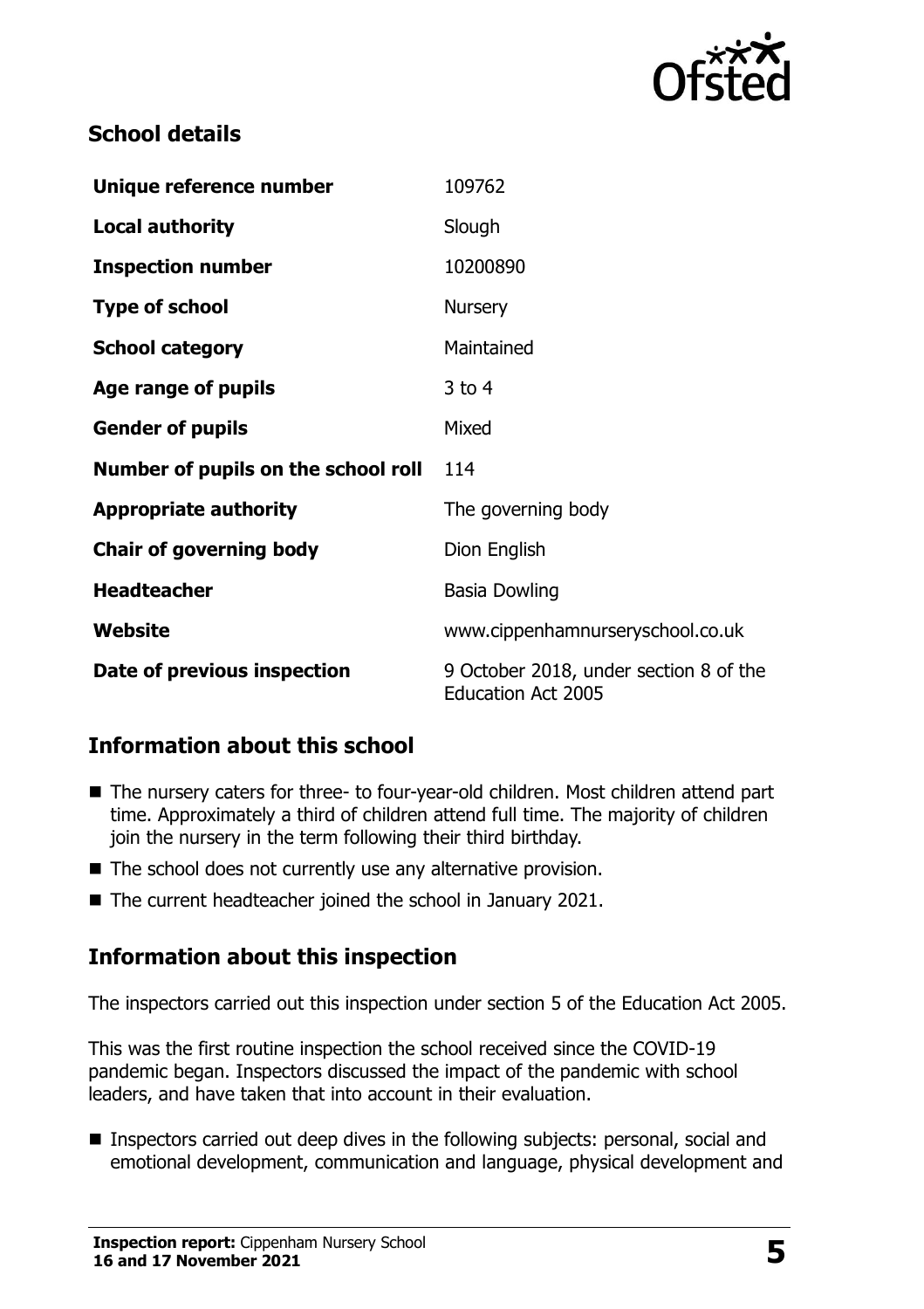

mathematics. Inspectors met with leaders, visited classrooms and outdoor learning areas and talked with children and staff.

- Inspectors met with the headteacher and other leaders, including the leader with responsibility for SEND.
- $\blacksquare$  The lead inspector met with two members of the governing body, including the chair of governors.
- To inspect safeguarding, the lead inspector reviewed the school's record of recruitment checks and met with the headteacher and deputy headteacher to discuss and review safeguarding arrangements. Inspectors spoke with staff and children. They also reviewed safeguarding procedures, polices and other documents.
- An inspector spoke with parents at the start of the morning and afternoon nursery sessions on the first and second day of the inspection respectively. Inspectors also considered the six responses to Ofsted's online survey, Parent View, and parents' written comments.
- Inspectors took into account the views of staff during meetings with them and from the 19 responses to Ofsted's staff survey.
- The lead inspector met with a representative from the local authority.

#### **Inspection team**

Sue Cox, lead inspector **Her Majesty's Inspector** 

Simon Francis **Contract Structure Contract Contract Contract Contract Contract Contract Contract Contract Contract Contract Contract Contract Contract Contract Contract Contract Contract Contract Contract Contract Contract**